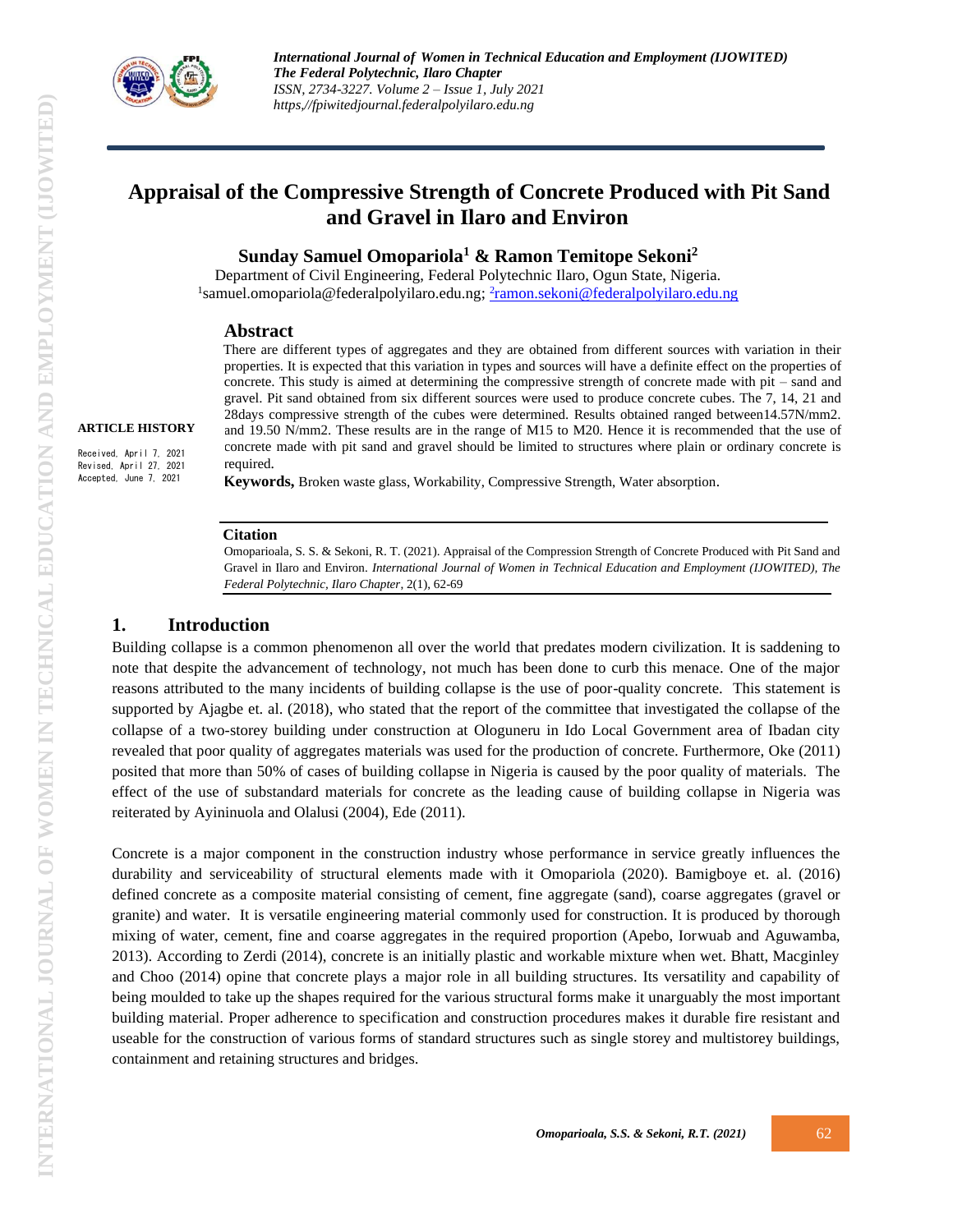

The quality, strength, durability and structural performance is to a large extent influenced by the properties of its constituent materials. Bahabri (2016), Zerdi (2014), Aginam, Chidolue and Nwakire (2013). Other factors that affect the quality of concrete according to them are aggregates quality, the propriety of batching and the thorough mixing procedure of constituent materials. Abdullahi (2006) gave the specification for the quality of aggregates as stated in BS 882, (1992) that it must be clean, sharp, and free from salt and organic contaminants. Other requirements are that it should consist of particles with adequate strength, free from materials that will cause deterioration to concrete and be resistant to exposure condition. According to Krishna, (2017) pit sand is a naturally occurring type of sand that is coarse in texture. It is obtained by extraction through the process of burrowing up to a depth of about 2-3m into the ground. It is non – reactive with atmospheric moisture because it is free from salts. It has a red-orange colour because of the presence of iron oxide around the grains. It is sharp and angular thus making it an excellent material for mortar or concrete work (Dammo, Deborah, Aghidi, Isa, and Falmata, 2014) However it is necessary to ensure that it does not contain clay, other organic materials and coating of oxide of iron.

Due to the absence of rivers where river sand possesses the quality required for concreting work, the high cost of transportation of such sand and the availability of pit sand, the use of pit sand for construction work is predominant in Ilaro and environ. According to Faizan et. al. (2018), variations in properties and quality can occur due to geographical locations and environmental conditions. The aim of the study, therefore, is to determine whether concrete produced with sand abstracted from different locations in Ilaro and environ meets up with the required compressive strength as specified in relevant codes and standards.

## **2. Materials and Methods**

As stated in the literature review, the constituent materials of concrete are cement, fine aggregate, coarse aggregates and water. Consequently, these are the materials used in this study. Dangote cement grade 42.5 N procured from a store in Ilaro township was used. While pit sand obtained from six different burrow pits in Ilaro and environ as fine aggregates. The locations are Amosun near Owode, Idogo, Itolu, Egbo, Ebute and Oja – Odan. The gravel that was used as coarse aggregate procured from a local dealer in Ilaro. While portable pipe-borne water-free for impurities was used for both the mixing and the curing.

The pit sand obtained from burrow pits were subjected to laboratory tests to determine their suitability for concrete production. The tests carried out are sieve analysis, specific gravity, water absorption, moisture content, bulking and percentage silt content. The fineness modulus, coefficient of uniformity and coefficient of curvature was determined from the data obtained from the sieve analysis. A total of seventy – two concrete cubes (of size 150 x 159 x 150mm) were produce consisting of twelve cubes from each location. The mix ratio adopted was 1,2,4, constituent materials were batched by weight and the water-cement ratio of 0.6 was used. Mixing of constituent materials was done manually due to the small number of cubes cast per location. The workability of the fresh concrete mix was determined by carrying out a slump test following BS 1881,108, (1983). The demoulding of concrete cubes was done after 24 hours. Curing was done in a curing chamber at room temperature. All these procedures were carried out in accordance with BS 1881,111, (1983) BS 1881,112, (1983), BS 812,103 – 2, (1983) and BS 812,110, (1990). The compressive strength of the cubes is determined at 7, 14, 21 and 28 days using the compressive strength testing machine.

### **3.1 Properties of Sand from the different Locations**

The result of the grading test reveals that samples from all the locations the same curve patterns as that of standard grading under BS 882 (1992). However, based on the cumulative percentage passing when compared with the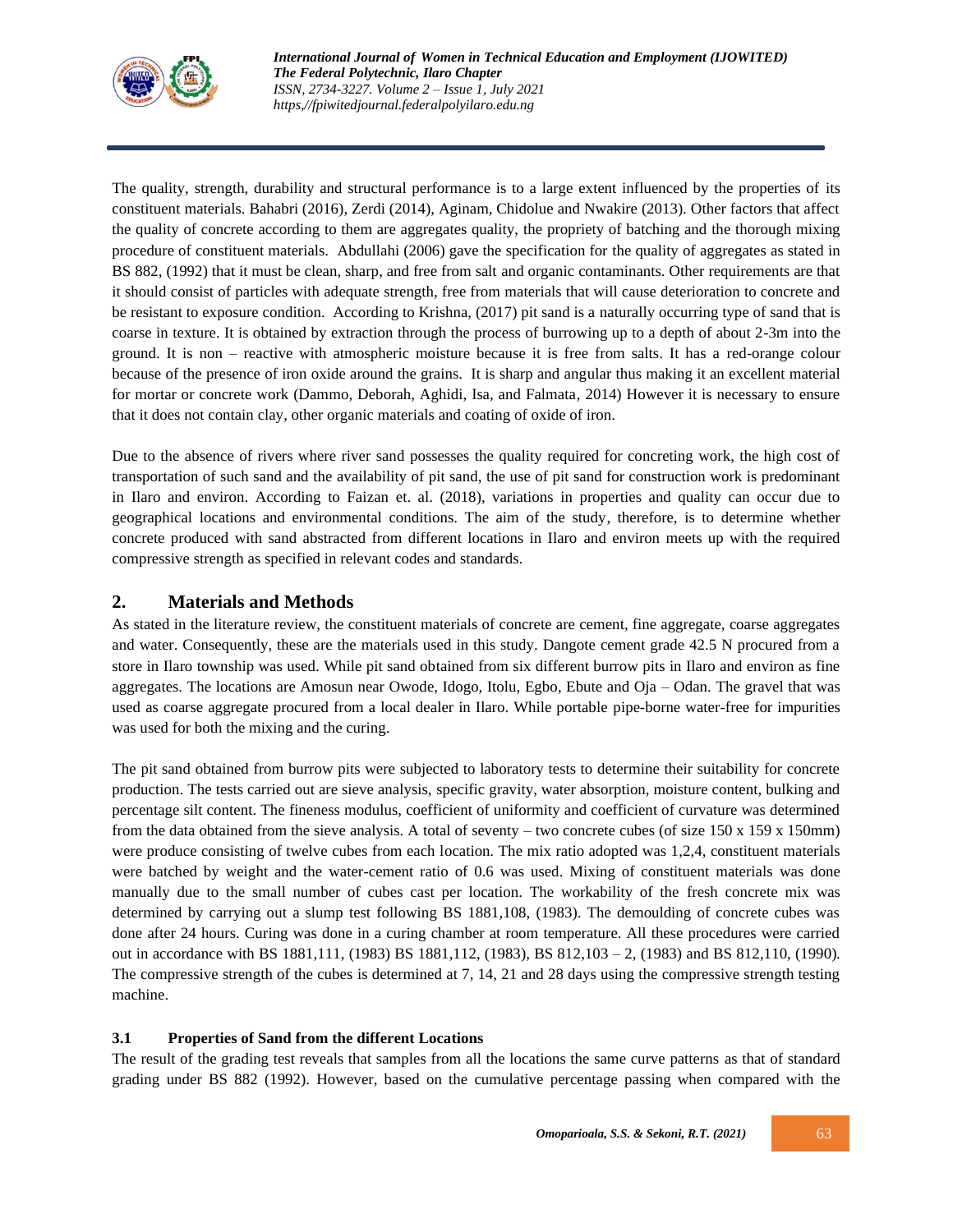

specified value in the code, only the sample from Ebute can be classified as class C. While those from Oja Odan and Itolu falls within class M Amosun and Idogo are in class F. However, according to BS 882, 1992, where some sands conform to the overall limits but not within the additional limits of class C, M or F., an assurance by the supplier that the required concrete quality will be achieved by the use of the material must be obtained.



Figure 1 Sieve Analysis Graph of Samples from all locations

In Table 1, the fineness modulus of samples from all the locations is within 2.51 to 3.75. The sample from Amosun has the least value of 2.51, while that of Egbo has the highest value. This conforms with the assertion of BS EN  $12350 - 2$ , (2009) which states that the FM of fine ranges from 2.00 to 4.00. The fineness modulus of aggregates is used in specifying how fine or coarse aggregates are. High FM is an indication of coarseness, while low value is an indication of its coarseness. It thus implies that the sample from Egbo is the coarsest and that of Amosun is the finest. Fine aggregate with lower fineness modulus requires more paste and thus more workable Dhir et. al. (2015). The range of values of the coefficient of uniformity and coefficient of curvature is from  $0.8 - 5.5$  and  $0.8$  to 3.0 respectively. Since the value of samples from Amosun, Egbo is greater than 4, it indicated that the soil is wellgraded while Ebute, Idogo, Itolu, & Oja Odan is less than 4, the soil is poorly or uniformly graded.

According to Neville (2011), the values for the specific gravity of aggregates acceptable for concrete production should be within the range of 2.5 to 3.0. From the results obtained in this study, while sand from Owode, Idogo, Oja Odan. Itolu and Egbo are within the stipulated range, the sand obtained from Ebute has a lower value. It implies that concrete produced with sand from Ebute will be weak hence it is not recommended for concrete production. The strength of aggregates is related to their specific gravity, the higher the Specific Gravity, the higher the strength (Amuda, Uche and Amuda, 2014, Abas, Salema and Pandey (2015). From table 1, the value of the specific gravity for all samples tested is between 2.3 and 3.17. The sample from Ebute had the lowest value of 2.3 while that of Oja Odan had the highest value of 3.27.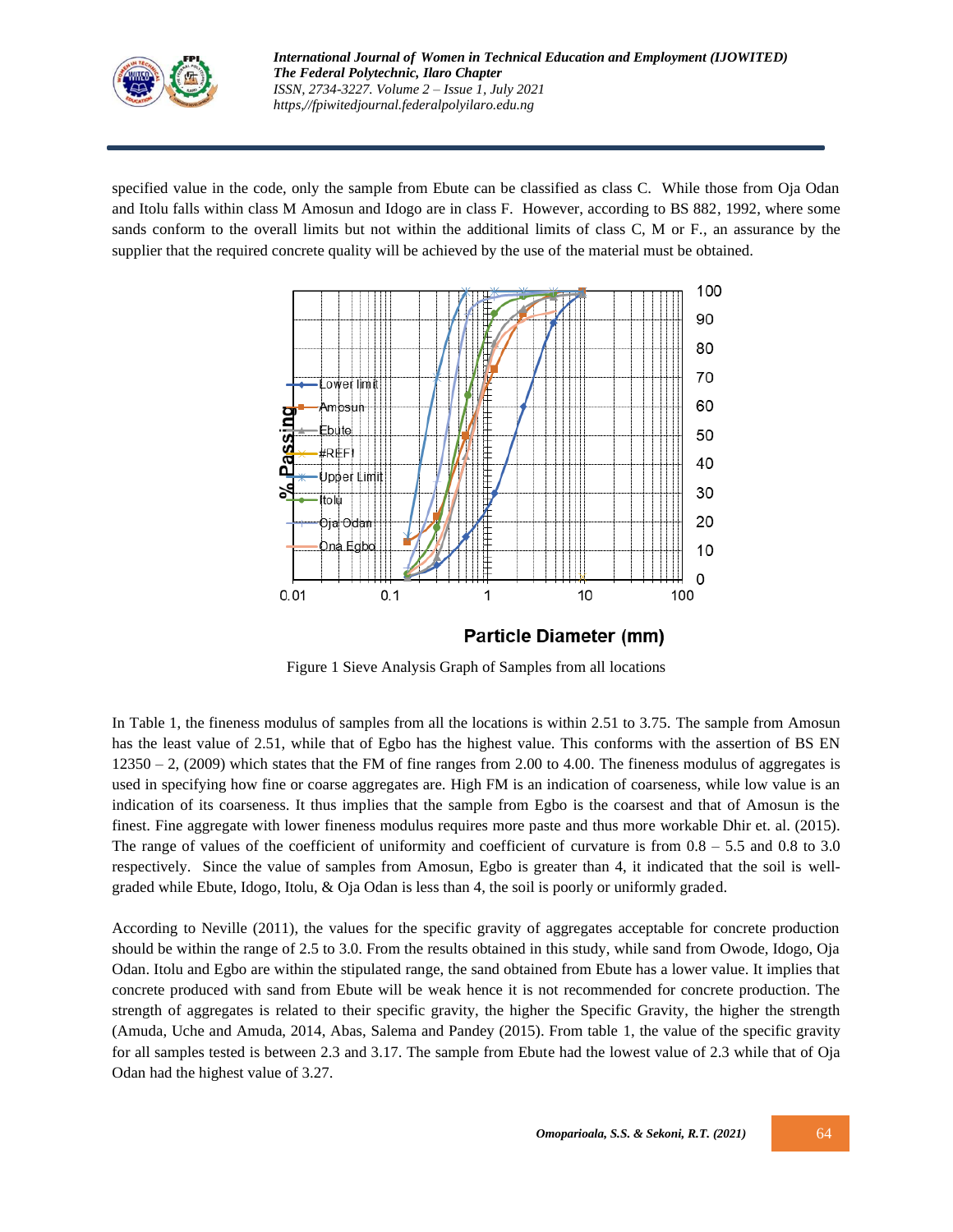

| Location                |      |      |      |      |      | Amosun (L1) Ebute (L2) Egbo (L3) Idogo (L4) Itolu (L4) Oja Odan (L5) |
|-------------------------|------|------|------|------|------|----------------------------------------------------------------------|
| CC                      | 3.0  | 1.0  |      | 0.8  | 0.9  |                                                                      |
| <b>CU</b>               | 5.5  | 2.7  | 4.4  | 2.8  | 2.6  | 0.8                                                                  |
| <b>Fineness Modulus</b> | 2.51 | 2.77 | 3.75 | 2.72 | 3.27 | 2.72                                                                 |
| Specific gravity        | 2.84 | 2.3  | 2.5  | 2.65 | 2.60 | 3.27                                                                 |
| Moisture Content %      | 8    | 11.1 | 4    | 5.   |      | $\overline{4}$                                                       |
| Water absorption        | 12.7 | 11.1 | 6.8  | 7.7  | 4.2  | 3.8                                                                  |
| <b>Bulking</b>          | 17.6 | 11   | 11.1 | 21.1 | 11.1 | 14.3                                                                 |
| % silt content          | 5.26 | 4.10 | 4.1  | 4.1  | 5.95 | 7.61                                                                 |

Table 1, Result of the Test of Physical Properties of all Samples

From Table 1, the values of water absorption for all the samples range from  $3.8 - 12.7$ . These values are higher than the 3%. specified in BS812,1992. This is an indication of high porosity and can lead to the deterioration of concrete. This is because of the additional water that will be required to produce workable concrete in line with the required water/cement ratio (Shah et al 2014). The results of the moisture content of samples from all locations as presented in Table 1 ranges from 4 to 11.1. These are higher than the specified values of 3% stated in relevant standards and literature. This does not prevent their use in concreting work because the reason why the moisture content of sand is determined is to know the amount of moisture present so that provision can be made for it when determining the water/cement ratio of the concrete mix.

The range of values of the percentage silt content of sand from all the six locations as indicated in Table 1 is from 4.1 in Ebute to 7.61 in Oja - odan. It implies that since the values are lower than the 8% specified in BS 812,103, 1983, they are not likely to be susceptible to the effect of the high percentage silt content of sand on concrete. Hence, they are suitable for concreting works subject to their conformity to other criteria. Table 1 gives the range of values for bulking of sand from all the six locations to be from 11 and 21.7. Although there is no specified limit for bulking of sand in literature, codes or standard, BS 1881,102 (1983) classified sand with bulking values above 15% as fine while those below are regarded as coarse sand. Consequently, sand from Ebute, Egbo, Idogo and Itolu can be classified as coarse sand while that of Amosu and Idogo can be classified as fine sand. It is noteworthy to state that bulking of sand is not a parameter used in concrete mix design but it is useful when batching is to be done by volume.

# **3.2 Test on Fresh and Hardened Concreting**

### **Slump Test**

From table 2, concrete mixes produced from samples obtained from all the locations exhibit true slumps of between 6mm and 16mm.

| Table 2, Slump values of fresh concrete from all Locations |  |      |  |             |       |                                          |  |  |  |
|------------------------------------------------------------|--|------|--|-------------|-------|------------------------------------------|--|--|--|
| Location                                                   |  |      |  |             |       | Amosun Ebute Egbo Idogo Itolu Oja - Odan |  |  |  |
| Slump Values (mm) 8                                        |  | -10- |  | $10 \times$ | -16 - | <b>6</b>                                 |  |  |  |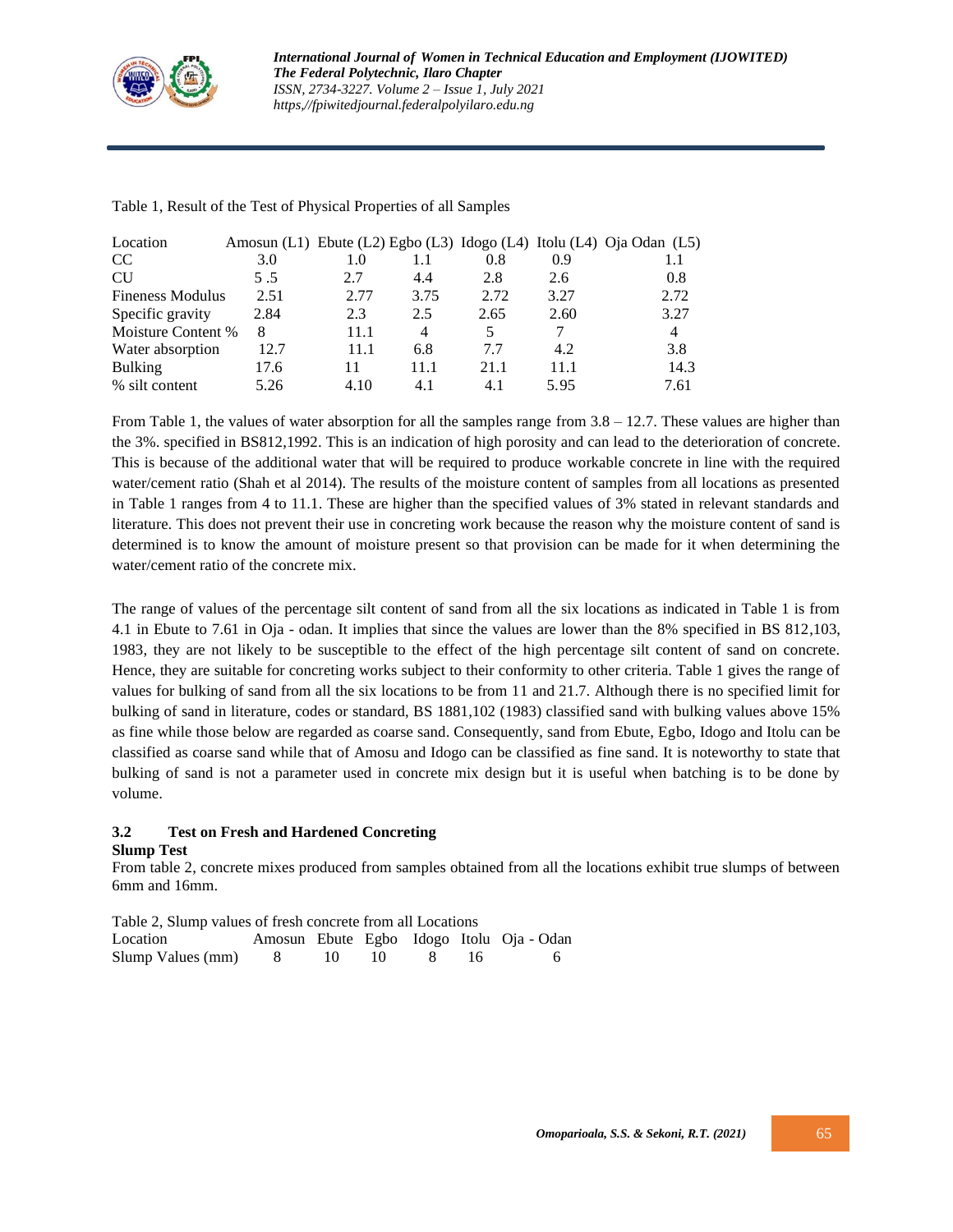

### **Compressive Strength of Concrete**



Figure 2 Chart of 7, 14, 21 and 28 Days Compressive Strength of Cubes for all locations



Figure 3 Bar chart of 28 Days Compressive Strength of Cubes for all locations

Figure 2 depicts the results of the compressive strength of cubes for all locations after curing for a period of 7, 14, 21, and 28 days. From the charts, the compressive of cubes increases progressively from 7 days to 28 days. It is notable to state that the graph of all the samples follows the same trend.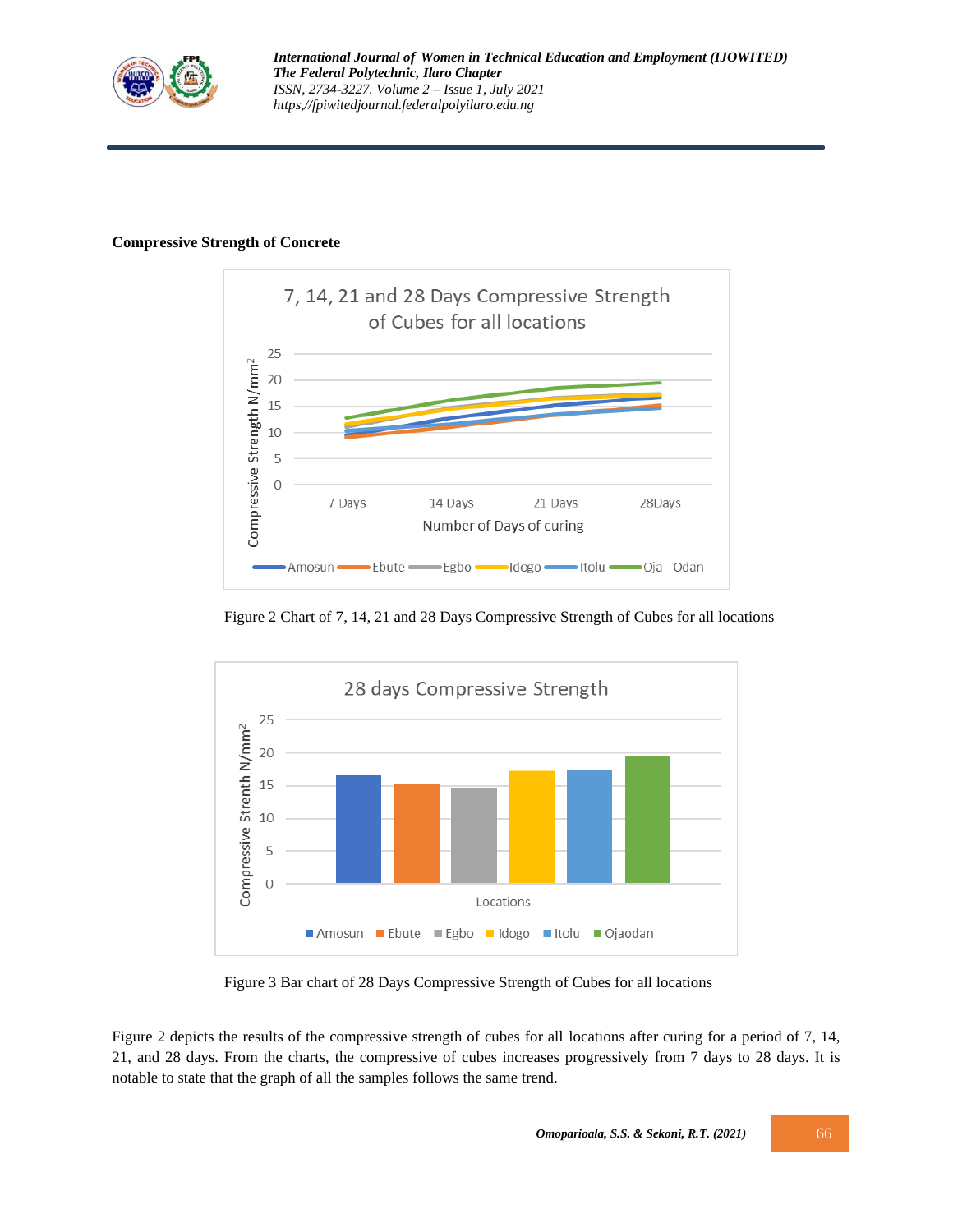

Figure 3 is the bar chart of the 28 days compressive strength for all the samples. Sample from Oja – Odan has the highest compressive strength of 19.5N/mm2, while that of Ebute has the lowest value

of 14.57N/mm2. From the foregoing, it can be stated that the compressive strength of concrete products with pit sand and gravel falls within the range of class M15 – M20. Hence the use of a combination of pit sand in Ilaro and environ should be limited to concrete requiring compressive strength of class  $M15 - M20$ . This according to Mudavath (2018) implies that it can only be used in plain concrete structures such as Levelling course, bedding for footing, concrete roads, and not in the construction of reinforced concrete structures which requires Class M20 and above.



Figure 4. Graph of Regression Analysis of Compressive Strength against Specific Gravity

Figure 4 shows the graph of regression analysis of compressive strength against specific gravity. The regression analysis gives a correlation coefficient of 0.865. This is a high positive correlation which implies that the compressive strength of concrete increases as the specific gravity of sand increases. It is in agreement with the assertion of Shah et al. that the specific gravity, the higher the compressive strength. Furthermore, the regression equation obtained from the regression graph is a linear equation with

Y = - 0.07 + 0.16x…………………………………………………………(1).

### **4. Conclusion**

The results obtained from tests on sand from various locations affirms the fact that the properties of sand vary from one location to the other. Comparatively, from the results obtained from tests on sand from various locations and the corresponding compressive strengths, it can be concluded that variation in the strength of concrete does not depend on a single factor but a combination of factors. It can also be concluded that the use of pit sand available in Ilaro and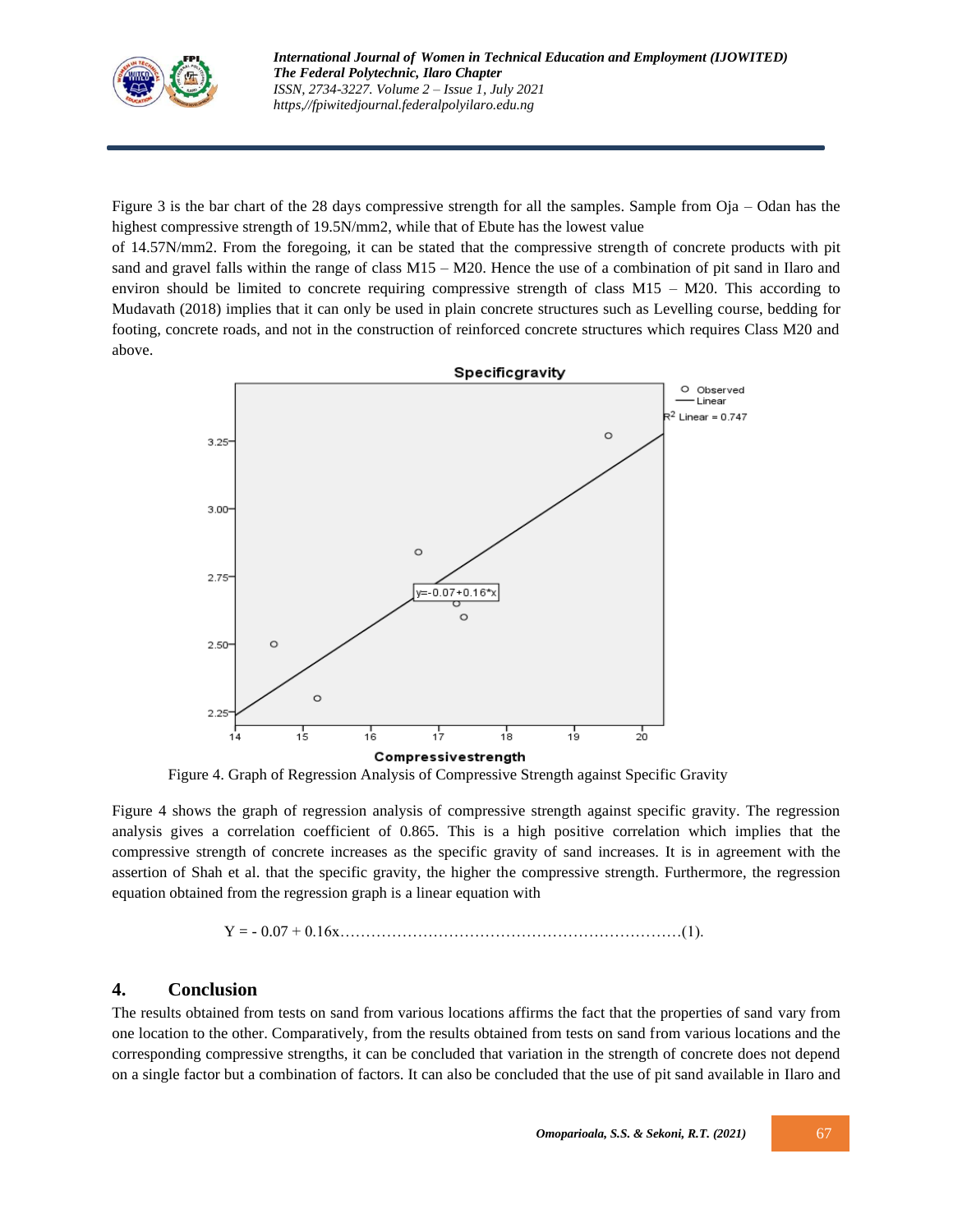

environ with gravel as coarse aggregate will produce concrete with compressive strength in the range of M15 – M20. Consequently, it is recommended that this combination should only be used exclusively for plain concrete where this class of concrete is required.

### **References**

- Abas Mohammed, Salema Abdela and Pandey R. K. (2015). Influence of Specific Gravity on Weight of Proportions of Concrete. *International Journal of Engineering Research & Technology (IJERT), 4(2).*
- Abdullahi, M. (2006). Compressive Strength of Sandcrete Blocks in Bosso and shiroro Areas of Minna, Nigeria. *AU. J.T 9(2), 126-131.*
- Aginam, C.H., Chidolue, C.A. and Nwakire, C. (2013). Investigating the Effects of Coarse Aggregates Types on the Compressive Strength of Concrete. *International Journal of Engineering Research and Applications. 3(4), 1140-1144.*
- Ajagbe W. O., M. A. Tijani, Arohunfegbe I. S. and Akinleye M. T. (2018). Assessment of Fine Aggregates from Different Sources in Ibadan and Environs for Concrete Production. *Nigerian Journal of Technological Development, 15(1), 8 – 13.*
- Amuda A. G, Uche O. A. U. and Amuda A. K (2014). Physicomechanical Characterization of Basement Rocks for Construction Aggregate, A Case Study of Kajuru Area, Kaduna. *Nigeria Journal of Mechanical and Civil Engineering 11(6), 46-51.*
- Apebo N. S., Iorwuab M. B. and Agunwamba J. C. (2013). Comparative Analysis of the Compressive Strength of Concrete with Gravel and Crushed Over Burnt Bricks as Coarse Aggregates. *Nigerian Journal of Technology (NIJOTECH) 32 (1), 7–12.*
- Ayininuola, G. M. and Olalusi, O. O. (2004). Assessment of Building Failures in Nigeria, Lagos and Ibadan Case Study. *Africa Journal of Science and Technology, 5 (1), 73 – 78.*
- Bahabri, A. A. (2016). Textural Characteristics of Fine Aggregate Efficiency on Concrete Strength. *American Journal of Materials Science, 6(3), 73-78.*
- Bamigboye G. O., Ede A. N, Umana U. E., Odewumi T. O., and Olowu A. O., (2016). Assessment of Strength Characteristics of Concrete Made from Locally Sourced Gravel Aggregate from South-South Nigeria. *British Journal of Applied Science & Technology, 12(5), 1-10.*
- Bhatt P., Macginley T.J. And Choo B.S. *Reinforced Concrete Design, Theory and Examples 2nd Edition*. Spoon Press, United Kingdom, 2014.
- BS 812-103.2: (2000). *Methods for determination of particle size distribution*, British Standards Institution London.
- BS 812-110: (1990). *Methods for determination of moisture content*, British Standards Institution London.
- BS 882: (1992). *Specification for aggregates from natural sources for concrete*, British Standards Institution London.